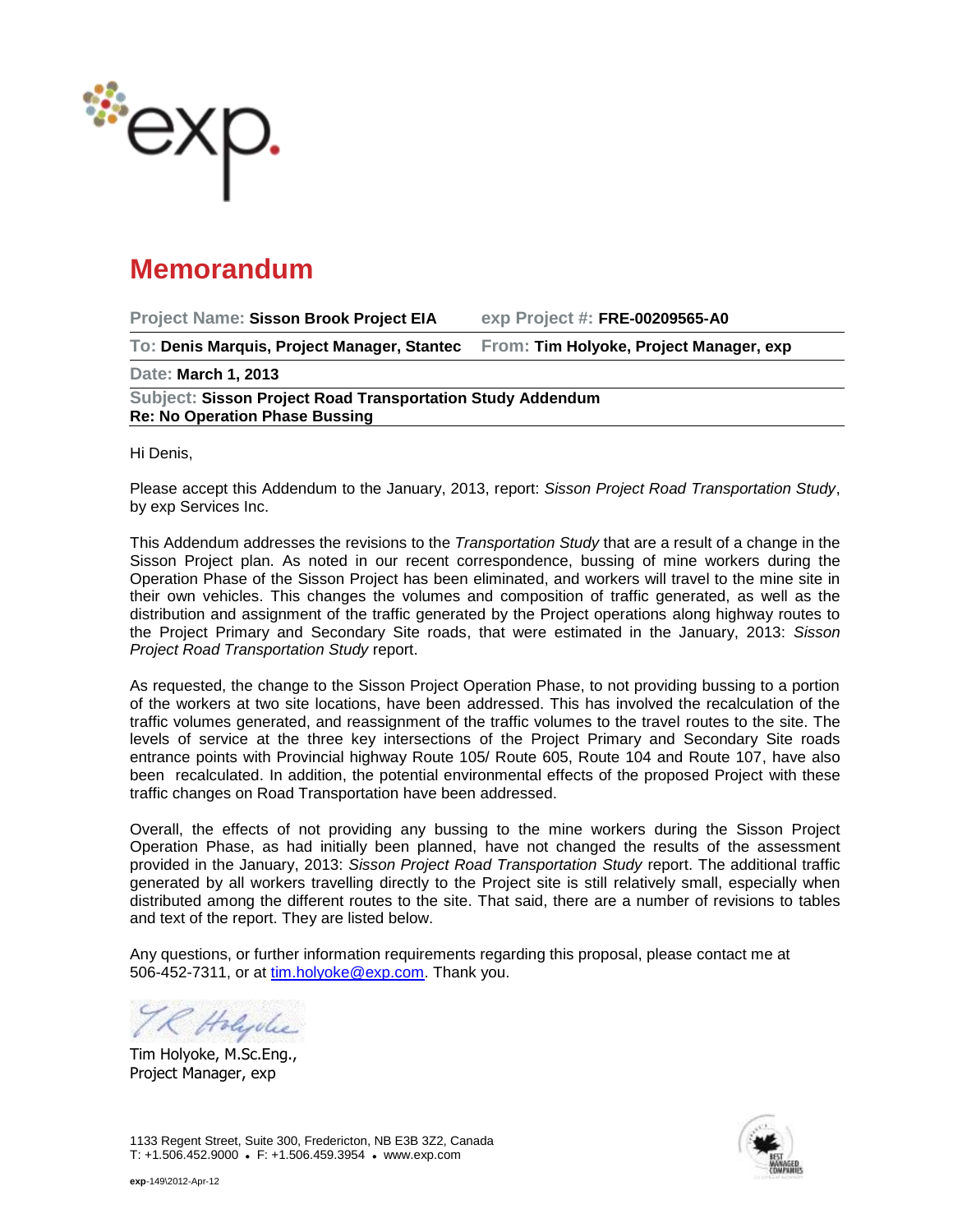Following is a list of changes to the January, 2013: *Sisson Project Road Transportation Study* report by exp Services Inc.

- Note that since bussing will be retained during the Construction Phase, as originally planned and assessed in the *Sisson Project Road Transportation Study,* all references to bussing during the Construction Phase and the potential effects of the Sisson Project on road transportation remain unchanged.
- Note that there are no changes in Section 2.0 regarding the existing conditions.
- *Section 1.3 page 2:* remove reference to bus traffic during the Operation Phase.
- *Section 3.1 page 23:* refer to worker trips by bus during the Construction Phase only.
- *Section 3.1.1 page 23:* refer to worker trips split to two parking lots for travel by bus during the Construction Phase only.
- *Section 3.1.2 page 24:* refer to worker trips by bus during the Construction Phase only.
- *Section 3.3 page 28:* remove reference to traffic generated by buses of mine workers from two designated off-site parking lots during the Operation Phase.
- *Section 3.3 page 28:* remove point references to:
	- o the 150 workers bussed to Project site from off-site parking lots and
	- o the split of workers using each the two parking lots for bus transfer,
- *Section 3.3 page 29:* change point reference to 50 mine workers travelling to the site in their own vehicles to 200 workers.
- *Section 3.3 page 29:* change additional traffic to 228 ADT, and **Table 3.3**, as shown:

## **Table 3.3 - Average Daily Traffic Generated During Operation**

| <b>Traffic Components</b>                                                     | <b>Round Trips per day</b> | <b>ADT</b><br>(one-way) |
|-------------------------------------------------------------------------------|----------------------------|-------------------------|
| <b>Vehicles to/from Project Site:</b>                                         |                            |                         |
| Trucks (at full Project operation level, to Site)                             | 14                         | 28                      |
| Mine Workers' Buses (75% of workers, between parking<br><i>lots and Sitel</i> |                            |                         |
| Mine Workers' Autos (direct to Site, two per vehicle)                         | 100                        | 200                     |
| Total                                                                         | 114                        | 228                     |

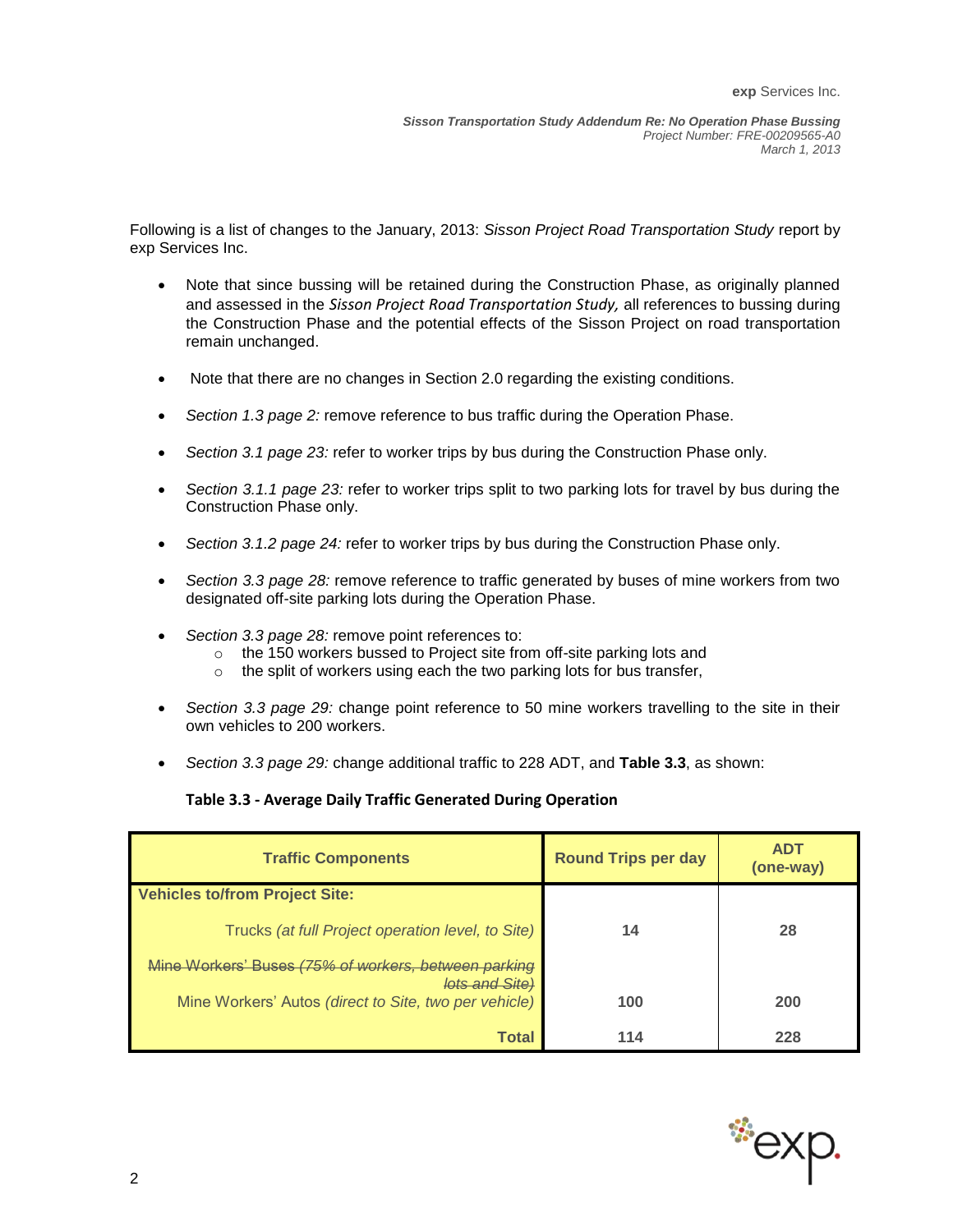*Section 3.3 page 30:* change **Table 3.4**, as shown (traffic volume changes indicated in red):

| <b>Location</b> |    |            |                                      | <b>Existing</b><br><b>Vehicles</b><br>(AADT) | <b>Additional</b><br><b>Project Traffic</b><br><b>Generated</b><br>(ADT) | <b>Total Traffic</b><br>during Project<br><b>Operation</b><br>(AADT) |
|-----------------|----|------------|--------------------------------------|----------------------------------------------|--------------------------------------------------------------------------|----------------------------------------------------------------------|
|                 | a. | Route 8    | <b>City Limits to</b><br>Route 107   | 3500-5340                                    | 15                                                                       | 3515-5355                                                            |
|                 | b. | Route 104  | Route 105 to<br><b>PSDA</b>          | 780-2540                                     | 13                                                                       | 793-2553                                                             |
|                 | C. | Route 104  | PSA to<br>Route 130                  | 330-1070                                     | 12                                                                       | 348-1082                                                             |
|                 | d. | Route 107  | Route 8 to<br><b>SSA</b>             | 290-1280                                     | 52-58                                                                    | 348-1332                                                             |
|                 | е. | Route 107  | SSA to<br>Route 105                  | 300-1200                                     | 50                                                                       | 350-1250                                                             |
|                 | f. | Route 105  | Route 620 to<br>Route 104            | 4500-8700                                    | $\overline{7}$                                                           | 4507-8707                                                            |
|                 | g. | Route 105  | Route 2 to<br>Route 605              | 1360-3480                                    | 96                                                                       | 1360-3576                                                            |
|                 | h. | Route 105  | Route 107 to<br>Route 130            | 6000                                         | 26                                                                       | 6026                                                                 |
|                 | i. | Route 130  | Route 105 to<br>Route 104            | 2800                                         | Negligible                                                               | 2800                                                                 |
| Roadway Segment | j. | Route 605  | Route 105 to<br><b>Mill Entrance</b> | 2430                                         | 75                                                                       | 2505                                                                 |
|                 | k. | Route 605  | <b>Mill Entrance to</b><br>Route 104 | 520                                          | Negligible                                                               | 520                                                                  |
|                 | T. | Route 610  | Route 105 to<br>Route 104            | 360                                          | Negligible                                                               | 360                                                                  |
|                 | m. | Route 617  | Route 104 to<br>Route 620            | 650                                          | Negligible                                                               | 650                                                                  |
|                 | n. | Route 620  | Route 105 to<br>Route 107            | 1240                                         | 12                                                                       | 1252                                                                 |
|                 | 0. | <b>PSA</b> | Route 605 to<br>Route 104            | 190                                          | 96                                                                       | 286                                                                  |
|                 | p. | <b>PSA</b> | Route 104 to<br><b>Project Site</b>  | 242                                          | 121                                                                      | 363                                                                  |
|                 | q. | <b>SSA</b> | Route 107 to<br><b>Project Site</b>  | 16                                           | 107                                                                      | 123                                                                  |

 *Section 3.3 page 30:* change ADT traffic volume numbers in the two paragraphs referring to **Table 3.4,** and delete the last sentence, as follows:

As shown in **Table 3.4**, the additional traffic generated during full operation of the Project will result in total traffic volumes of up to 96 ADT along the segment of the principal access route from the Trans Canada Highway Route 2 to Route 105 and Route 605 in Nackawic and the forest road, Napadogan Road, to Route 104. North of Route 104, the ADT will increase to 121

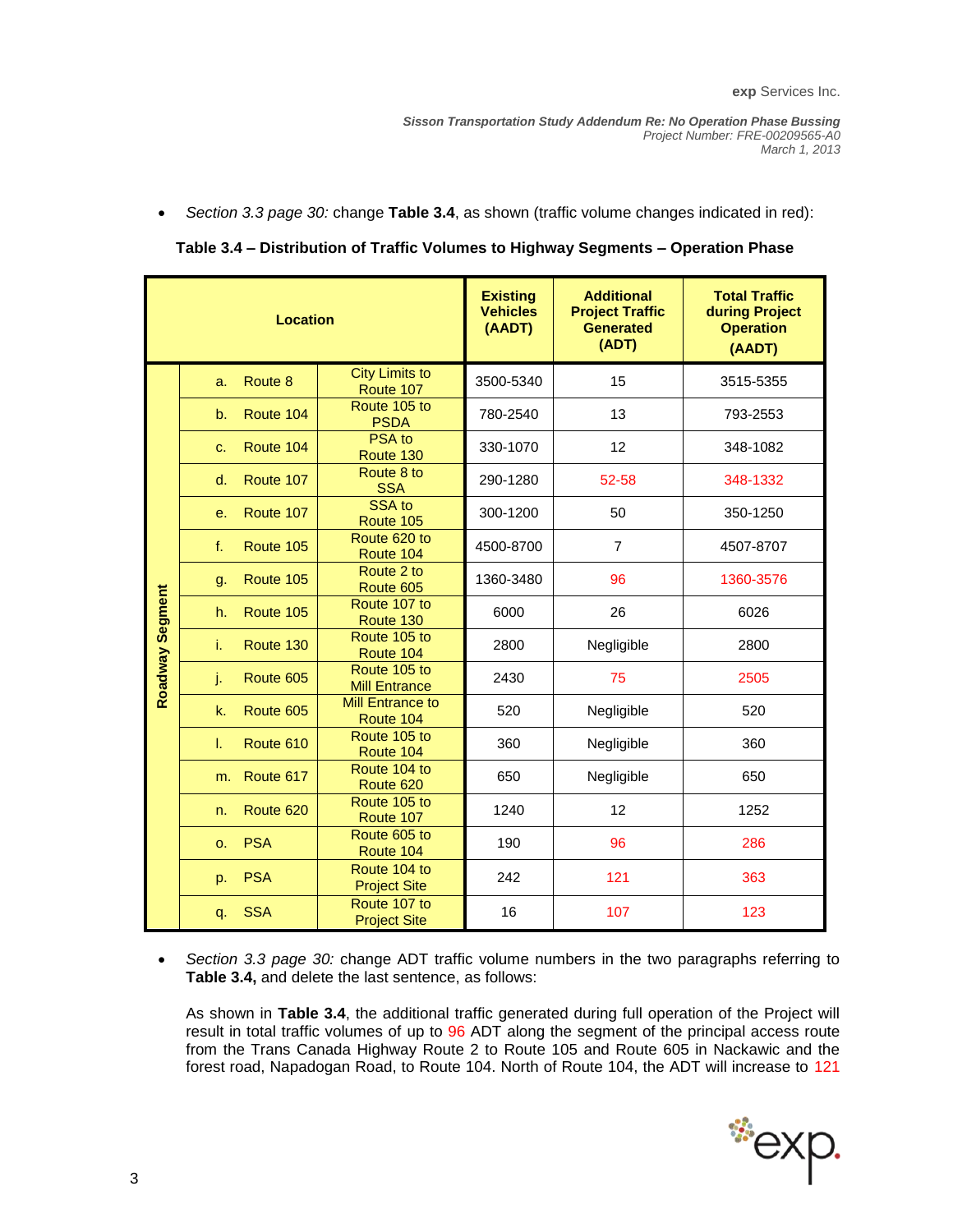vehicles, as mine workers in their own passenger vehicles access Napadogan Road from the east and west on Route 104.

A total traffic volume of 107 ADT will be generated that will travel to the site on the Secondary Site Access Road from west and east on Route 107, as well as from the off-site parking lot located in at the CN Rail siding in Napadogan (also to the east on Route 107). Of this 36 ADT on the Secondary Site Access Road, 11 will be trucks or busses, and the remaining 25 will be passenger vehicles. Immediately west of Napadogan to the Secondary Site Access road, and east of Napadogan towards Route 8, Project generated traffic volumes on Route 107 will be higher due to the additional mine worker passenger vehicles going to the Napadogan parking lot to catch a bus to the Project site, at 62 ADT and 52 ADT, respectively.

- *Section 4.1 page 32:* refer to worker trips by bus during the Construction Phase only.
- *Section 4.3.1 pages 37 and 37:* remove references to busses travelling between CN Rail siding site parking lot and the project site.
- *Section 4.3.2 page 39:* change **Table 4.3**, as shown (changes indicated in red):

| Location           |                     | <b>LOS Criteria and Results for Potential Access Routes</b> |                           |                       |                 |                                  |                        |            |
|--------------------|---------------------|-------------------------------------------------------------|---------------------------|-----------------------|-----------------|----------------------------------|------------------------|------------|
|                    |                     |                                                             | <b>Existing Condition</b> |                       |                 | <b>Operation Phase</b>           |                        |            |
|                    |                     | <b>AADT</b><br>(2010)                                       | Roadway<br>LOS.<br>(2010) | <b>PTSF</b><br>(2010) | AADT<br>(After) | Roadway<br><b>LOS</b><br>(After) | <b>PTSF</b><br>(After) |            |
|                    | <b>Route</b><br>8   | <b>City Limits to</b><br>Route 107                          | 3500-<br>5340             | D                     | 58.1-61.8%      | 15                               | D                      | 58.7-62.0% |
|                    | <b>Route</b><br>104 | Route 130 to<br><b>Primary Site</b><br><b>Access road</b>   | 330-1070                  | A                     | 28.6-36.9%      | 13                               | A                      | 31.3-37.9% |
| Segment<br>Roadway | <b>Route</b><br>104 | <b>Primary Site</b><br><b>Access road to</b><br>Route 105   | 780-2540                  | $A-B$                 | 33.4-50.1%      | 13                               | $A-B$                  | 34.8-50.8% |
|                    | <b>Route</b><br>105 | Route 620 to<br>Route 104                                   | 4500-<br>8700             | $C-D$                 | 57.5-70.9%      | $\overline{7}$                   | $C-D$                  | 57.7-71.0% |
|                    | <b>Route</b><br>105 | Route 2 to<br>Route 610                                     | 1360-<br>3480             | $A-B$                 | 35.5-54.4%      | 96                               | $A-C$                  | 35.5-57.3% |
|                    | <b>Route</b><br>105 | Route 107 to<br>Route 130                                   | 6000                      | C                     | 63.50%          | 26                               | C                      | 63.8%      |
|                    | Route<br>107        | Route 8 to<br><b>Secondary Site</b><br><b>Access road</b>   | 290-1280                  | A                     | 23.3-34.6%      | 52-58                            | A                      | 27.8-38.5% |
|                    | <b>Route</b><br>107 | <b>Secondary Site</b><br><b>Access road to</b><br>Route 105 | 300-1200                  | A                     | 23.5-33.8%      | 51                               | A                      | 34.3-37.6% |
|                    | <b>Route</b><br>130 | Route 105 to<br>Route 104                                   | 2800                      | в                     | 45.70%          |                                  | <b>No Change</b>       |            |

## **Table 4.3 – LOS Analysis under Existing and Projected Operations Phase Traffic Volumes**